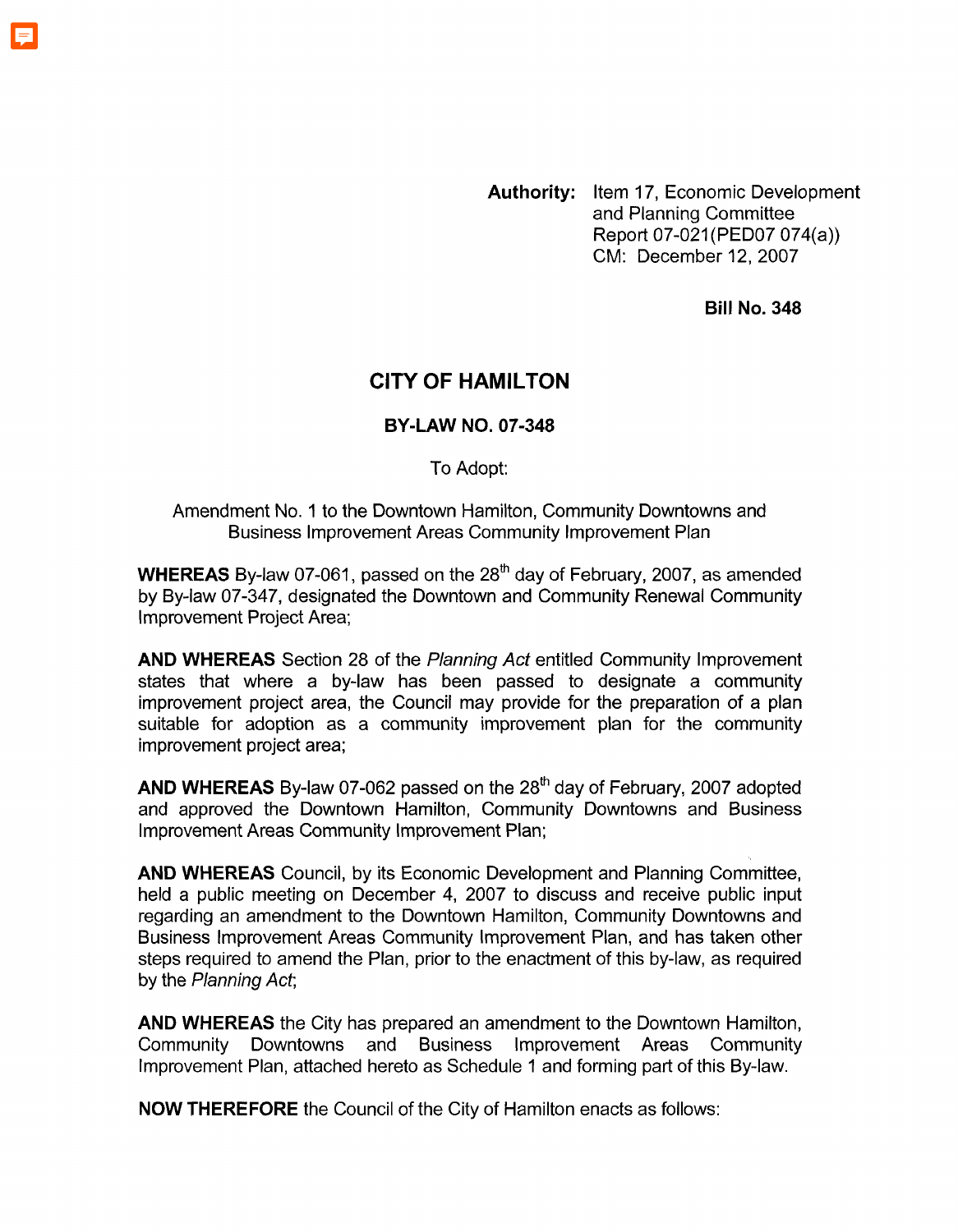- 1. Amendment No. 1 to the Downtown Hamilton, Community<br>Downtowns and Business Improvement Areas Community Improvement Areas Improvement Plan, consisting of Schedule 1 hereto annexed and forming part of this by-law, is hereby adopted and approved.
- 2. Schedule 'A' to By-law 07-062 is hereby amended as set out in Schedule 1 to this By-law.

**PASSED and ENACTED** this 12'h day of December, 2007

ugs

Fred Eisenberger<br>Mayor

Kevin C. Christenson **City Clerk**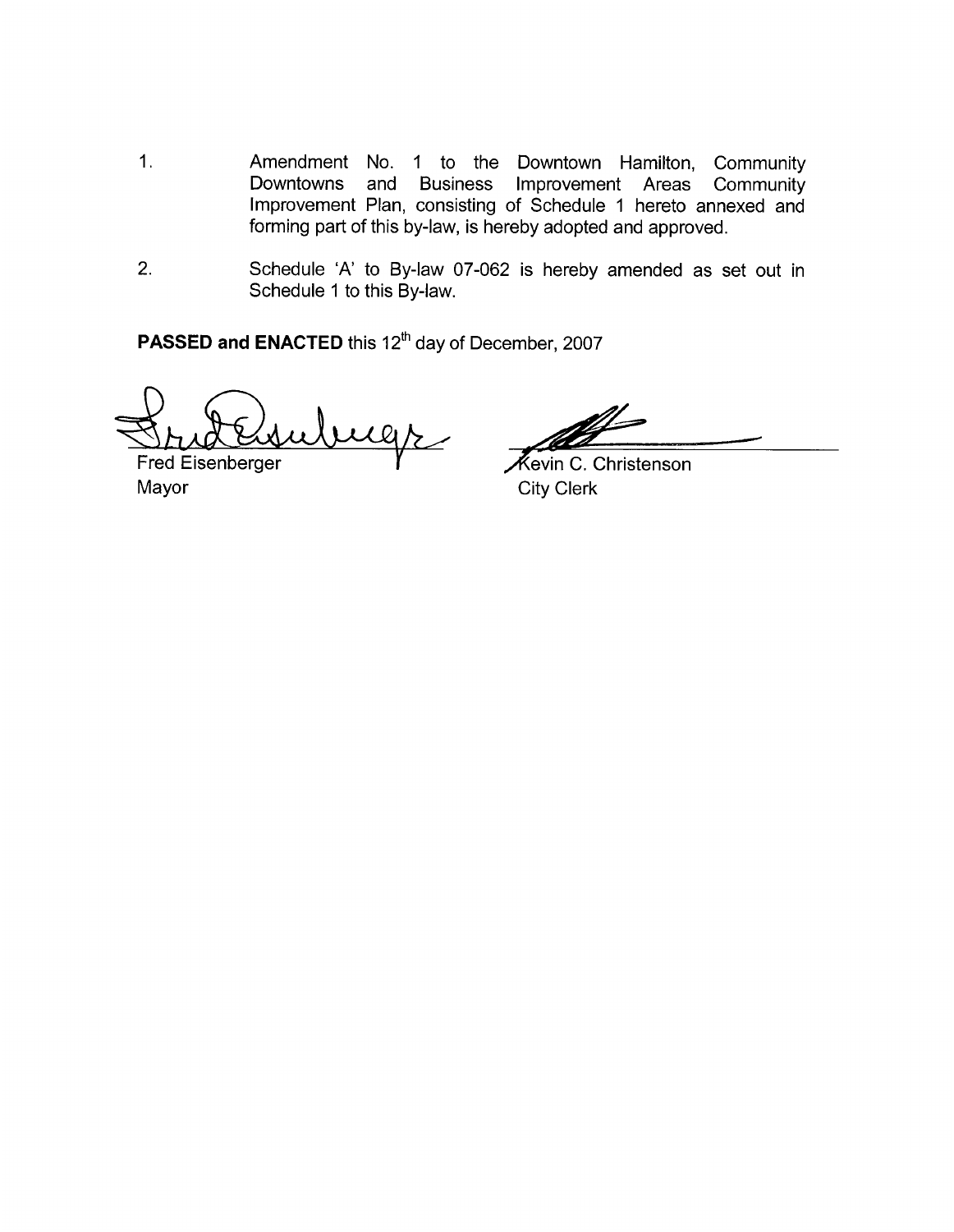## **Amendment No. 1**

### **to the**

## **Downtown Hamilton, Community Downtowns and Business Improvement Areas Community Improvement Plan**

The following text constitutes Amendment No. 1 to the Downtown Hamilton, Community Downtowns and Business Improvement Areas Community Improvement Plan.

### Purpose

- To expand the areas in which the Main Street Housing Loan and Grant Program applies.
- To add an arts component to the Commercial Property Improvement Grant Program.
- To rename the Community Improvement Plan, among other clerical and administrative changes to the Plan.

# **Location**

The lands affected by the amendment are contained with the Downtown Hamilton Community Downtowns and Business Improvement Areas Community Improvement Project Area, designated by By-law 07-061 as amended by By-law 07-347

# **Basis**

- The expansion of the Main Street Housing Loan and Grant Program is consistent with the the goals and objectives of the Community Improvement Plan, including improving the housing stock and increasing population in the expansion areas.
- The addition of the Urban Artwalk as an arts component of the Commercial Property Improvement Grant Program is consistent with the goals and objectives of the Community Improvement Plan, and implements initiatives relating to Public Art. The introduction of the Urban Artwalk as component of the Commercial Property Improvement Grant facilitates the administration of the program.
- The new name of the Community Improvement Plan more accurately reflects  $\bullet$ the areas to which the Plan applies.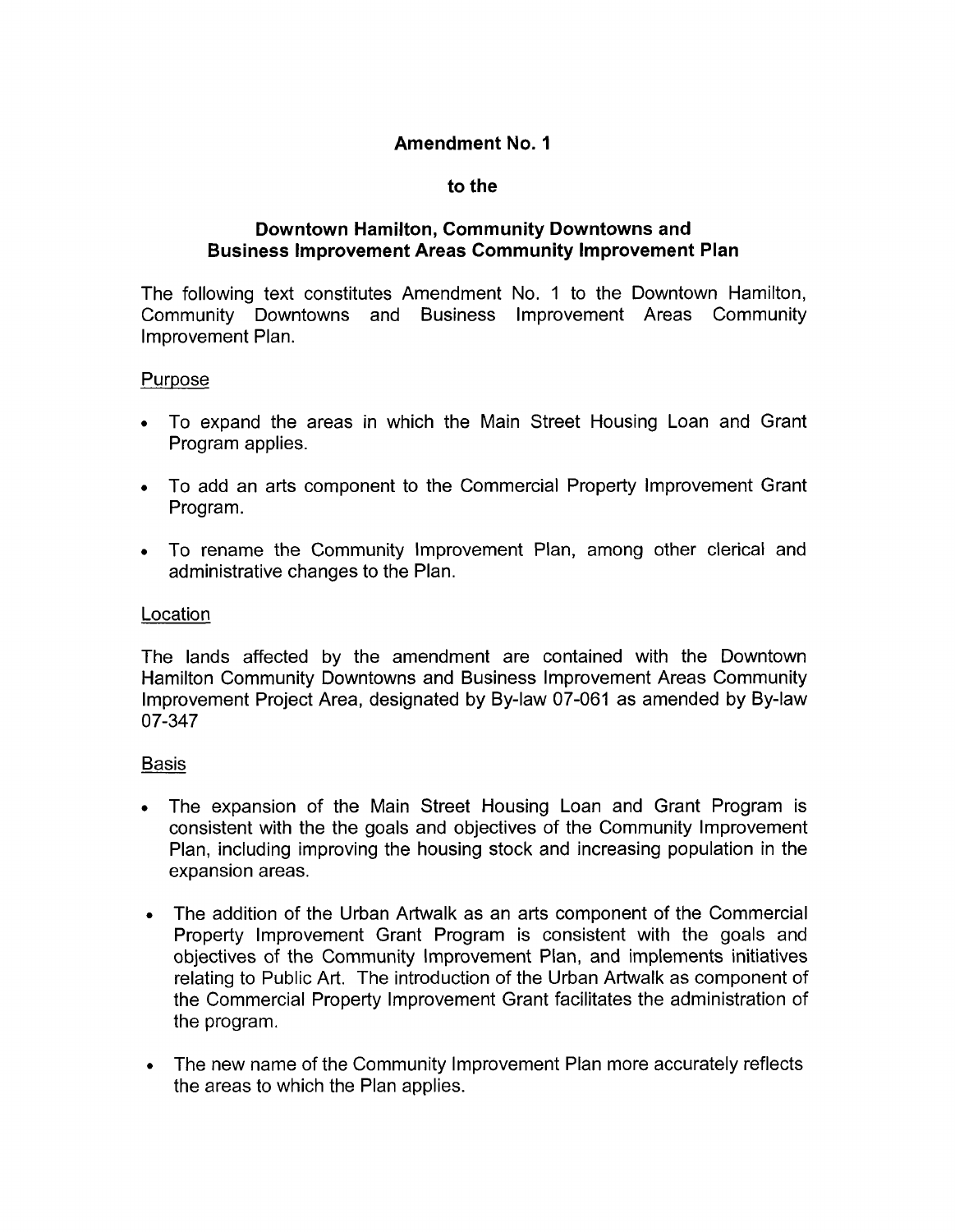- The changes are consistent with the Provincial Policy Statement, and conform to the Greenbelt Plan and the Places to Grow Growth Plan for the Greater Golden Horseshoe.
- *<sup>0</sup>*The changes are consistent with the general intent of the Official Plans for the former Regional Municipality of Hamilton-Wentworth and the City of Hamilton.

## Actual Changes

- 1. The **Title** of the Community Improvement Plan is amended as follows:
	- a) The "Downtown Hamilton, Community Downtowns and Business Improvement Areas Community Improvement Plan" is renamed the "Downtown and Community Renewal Community Improvement Plan".
- 2. **Section 1.0** is amended as follows:

 $\mathcal{L}$ 

- a) In Section 1.0(i), the words "Downtown Hamilton, the City's Community Downtowns and the City's Business Improvement Areas (BIAs) as identified within the Community Improvement Project Areas;" are deleted and replaced with "Downtown Hamilton, the Community Downtowns in Ancaster, Binbrook, Dundas, Stoney Creek and Waterdown, Business Improvement Areas, and "main street" corridors, as identified in the Downtown and Community Renewal Community Improvement Project Area;''
- b) In Section 1.0(iv), the words "for Downtown Hamilton, Community Downtowns and BIAs." are deleted and replaced with "within the Downtown and Community Renewal Community Improvement Project Area."
- c) In the third paragraph of Section 1.0, the words "Downtown Hamilton, the City's Community Downtowns as well as the City's BIAs." are deleted and replaced with "the Downtown and Community Renewal Community Improvement Project Area."
- d) In the last paragraph of Section 1.0, the words "Downtowns and BIAs." are deleted and replaced with "Downtowns, BIAs, nodes and corridors ."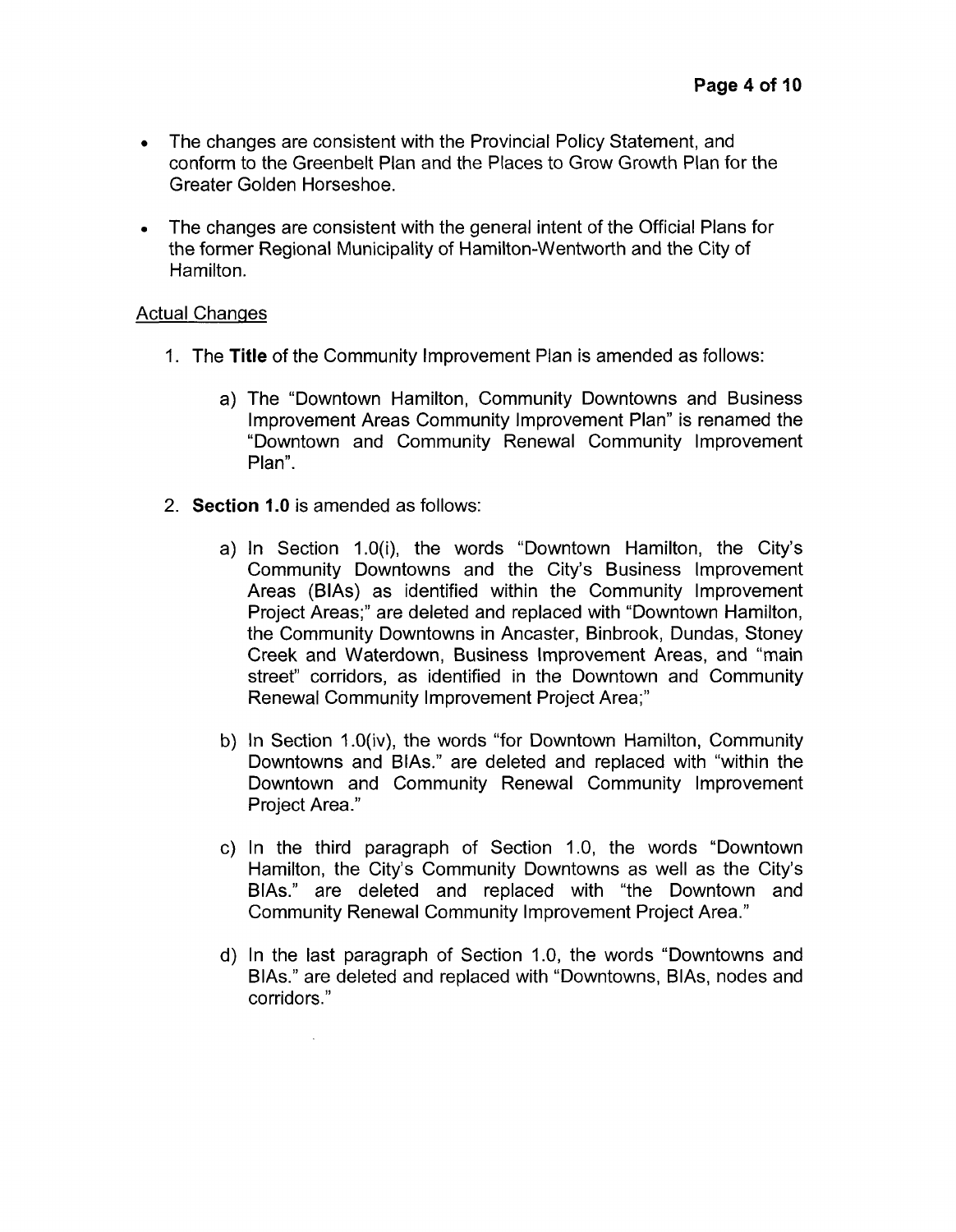- 3. **Section 2.0** is amended as follows:
	- a) In the first paragraph of Section 2.0, the words "This new Downtown Hamilton, Community Downtowns and BIAs" are deleted and replaced with "The Downtown and Community Renewal".
	- b) After the first paragraph of Section 2.2, a new section is added as follows:

"Section 2.3 Main Street Corridors

In addition to the Downtowns and BIAs, "main street" corridors have also been identified as a Downtown and Community Renewal Community Improvement Project Area. Although they are not located within a designated downtown area or organized in a BIA, these corridors exhibit similar characteristics and face similar challenges. They generally have a mix of land uses predominated by ground-floor commercial uses, in buildings situated close to the street upon relatively small properties. The identified areas are primarily located within the lower, inner City where the population has been declining and buildings are underutilized, and in areas close to McMaster University and Mohawk College where there is a need to provide student housing alternatives along the corridors outside of interior, established residential neighbourhoods. There is opportunity for community improvement initiatives to address these issues, and make use of existing infrastructure and transit routes along the corridors."

- c) A new heading "Section 2.4 Amendments'' is inserted between the new Section 2.3 and the two paragraphs preceeding Section 3.0.
- **4. Section 3.0** is amended as follows:
	- a) In Section 3.2, the words "Official Plan" are added to the end of the second sentence in the second paragraph.
	- b) In the fourth paragraph of Section 3.2, the words "Downtowns and BIAs" are deleted and replaced with "Downtowns, BIAS and "main street" corridors"
	- c) In the first paragraph of Section 3.4, the words "each of the Community Downtowns and Business Improvement Areas are" are deleted and replaced with "the Downtown and Community Renewal Community Improvement Project Area is"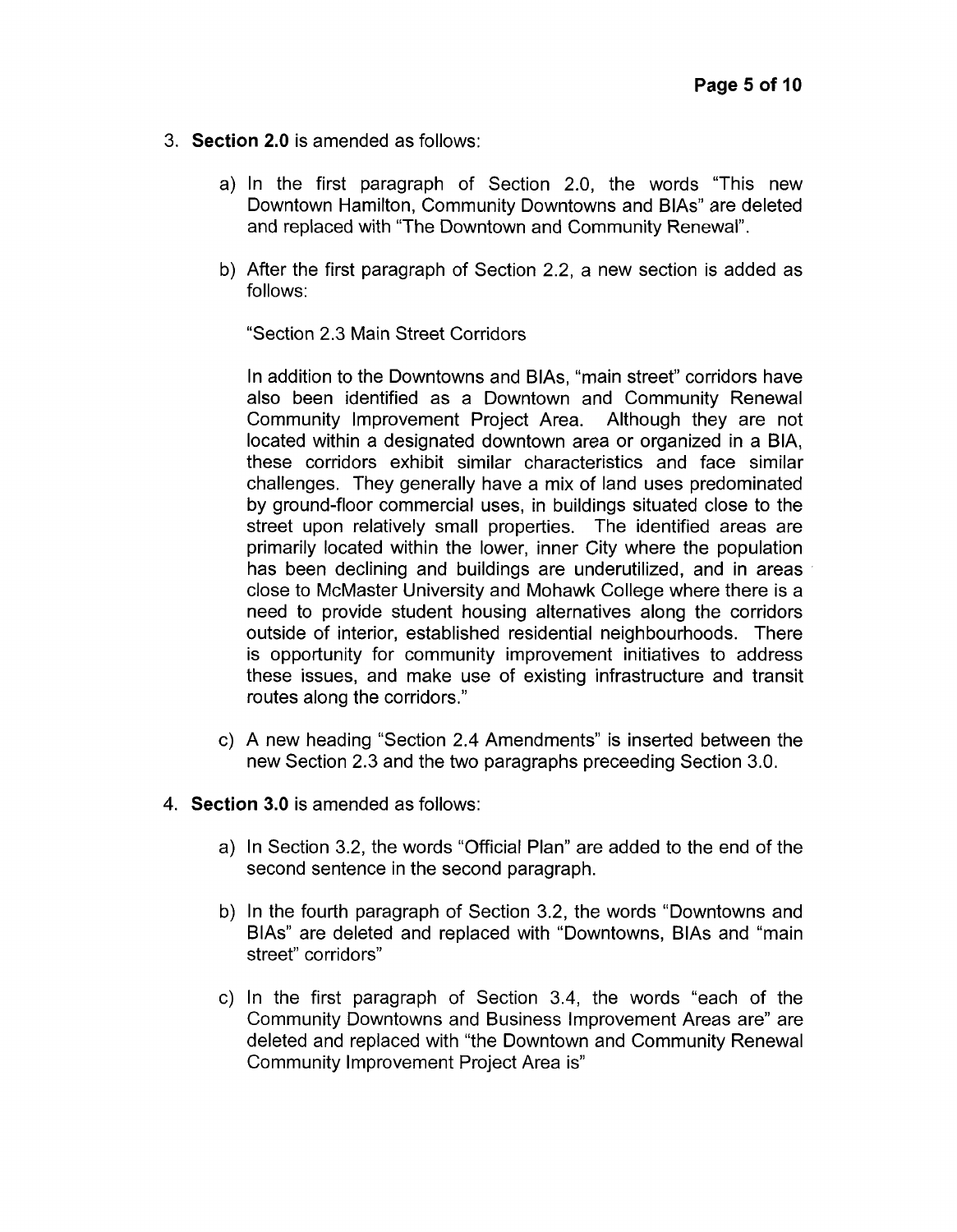- d) In the fourth paragraph of Section 3.4, the words "Downtown Hamilton, Community Downtowns and BIAS" are deleted and replaced with "Downtown and Community Renewal"
- 5. **Section 4.0** is amended as follows:
	- a) In Section 4.0, the following text is inserted as the thirteenth bullet point in the list of Community Improvement Project Areas:
		- *<sup>0</sup>*"The Main Street Corridors Community Improvement Project Area - This area includes various corridors that exhibit "main<br>street" characteristics, including a mix of land uses street" characteristics, including a mix of land predominated by ground-floor commercial uses, in buildings situated close to the street upon relatively small properties, and are located outside of a designated downtown or BIA. The corridors are identified more precisely in the Downtown and Community Renewal Community Improvement Project Area Bylaw, and are generally described as residential and commercial properties along the following streets:
			- i. Barton Street East, between James Street and the Barton Village BIA, including abutting properties designated 'Prime Retail' on Schedule M-2 of the Setting Sail Secondary Plan for West Harbour, and between Sherman Avenue and Walter Avenue;
			- ii. Cannon Street, on the north side between Railway Street and Hughson Street, where properties are designated 'Prime Retail' or 'Local Commercial' on Schedule M-2 of the Setting Sail Secondary Plan for West Harbour;
			- iii. James Street North, between Strachan Street and Burlington Street;
			- iv. Kenilworth Avenue, between Main Street and Barton Street;
			- v. King Street East, between Main Street at the Delta and Victoria Avenue;
			- vi. King Street West, between Queen Street and Breadalbane Street, and between Highway 403 and the Westdale BIA;
			- vii. Main Street East, between Victoria Avenue and Rosewood Road;
			- viii. Main Street West, between Highway 403 and Osler Drive, including abutting properties designated 'Mixed Use' on Schedule 1 of the Ainslie Wood Westdale Secondary Plan;
			- ix. Parkdale Avenue, between Queenston Road and Barton Street:
			- **x.** Queenston Road, between the Main Street traffic circle and Reid Avenue;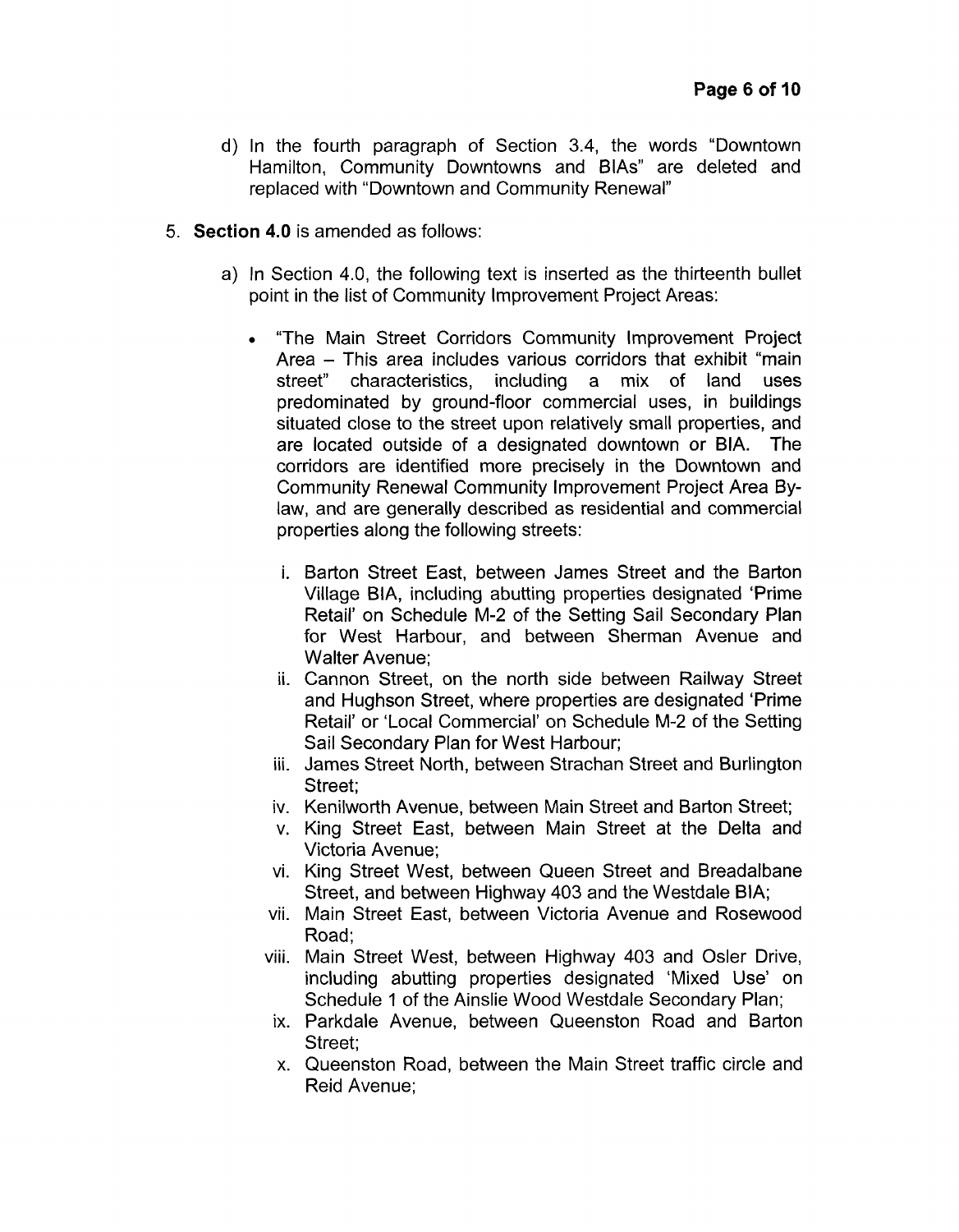- xi. Upper James Street, between Queensdale Avenue and Fennell Avenue; and,
- xii. York Boulevard, on the south side between Queen Street and Dundurn Street, and on the north side between Queen Street and lnchbury Street, including abutting properties designated 'Mixed Use' on Schedule M-2 of the Setting Sail Secondary Plan for West Harbour.

Properties abutting those listed above may be included in the Main Street Corridors Community Improvement Project Area provided that they are situated between the "main street" and a parallel, public alleyway."

- b) In the fifth paragraph of Section 4.0, the words "Downtown Hamilton, Community Downtowns and Business Improvement Areas" are deleted and replaced with "Downtown and Community Renewal"
- c) In the sixth paragraph of Section 4.0, the words "Downtown Hamilton, Community Downtowns and BIAs" are deleted and replaced with "Downtown and Community Renewal"
- d) In the sixth paragraph of Section 4.0, the words "Downtown Hamilton, the Community Downtowns and the BIAs" are deleted and replaced with "the Downtown and Community Renewal Community Improvement Project Area"
- 6. **Section 6.0** is amended as follows:
	- a) In the heading "6.0 Goals of the Downtown Hamilton, Community Downtowns & Business Improvement Areas Community Improvement Plan", the words "Downtown Hamilton, Community Downtowns & Business Improvement Areas" are deleted.
	- b) In the first sentence of Section 6.0, the words "Downtown Hamilton, Community Downtowns and BIAs" are deleted.
	- c) In Section 6.0e), the words "Downtown Hamilton, Community Downtowns and Business Improvement Areas;" are deleted and replaced with "the Downtown and Community Renewal Community Improvement Project Area;"
- 7. **Section 7.0** is amended as follows:
	- a) In the heading "7.0 Objectives of the Downtown Hamilton, Community Downtowns & Business Improvement Areas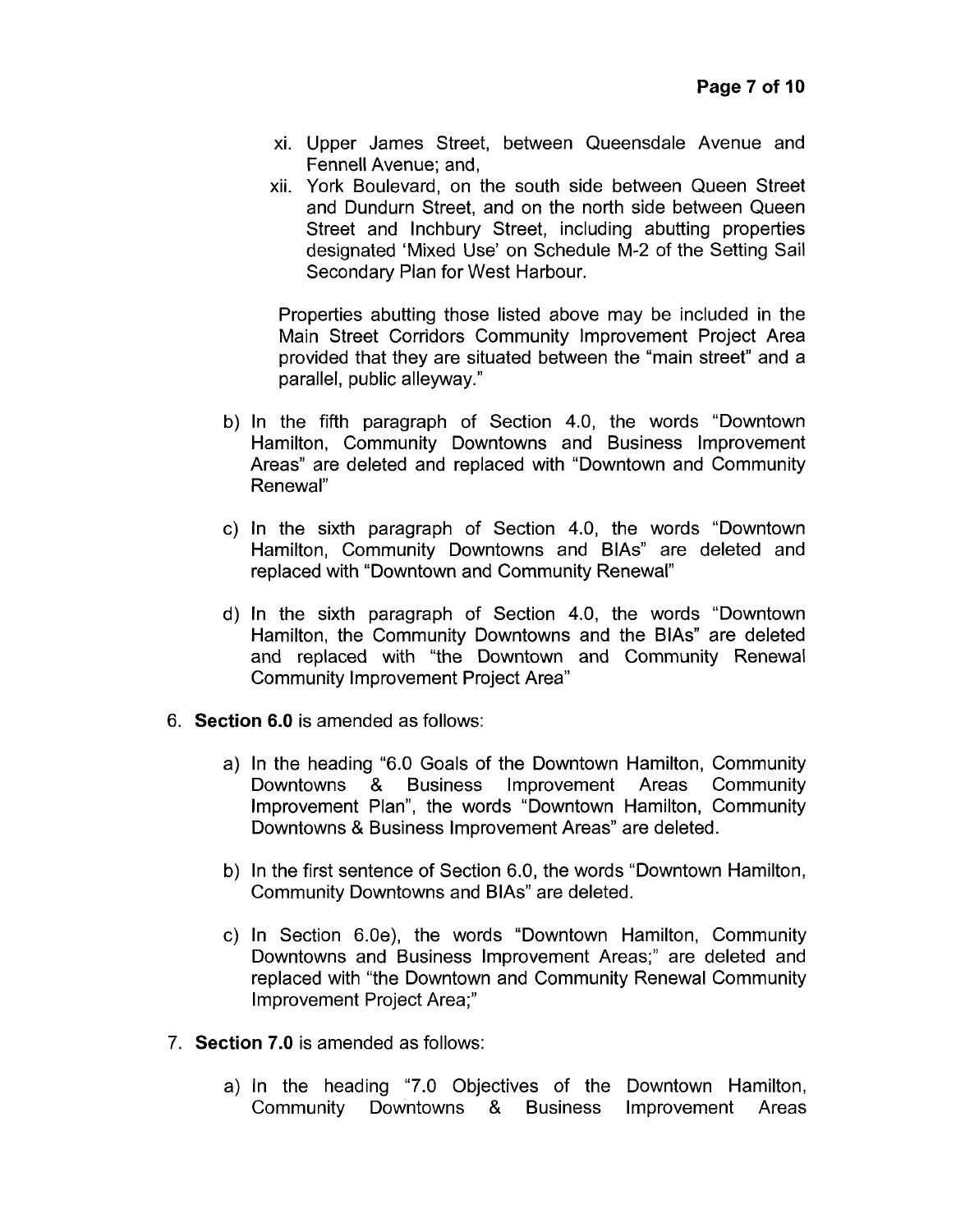Community Improvement Plan", the words "Downtown Hamilton, Community Downtowns & Business Improvement Areas" are deleted.

- b) In the first sentence of Section 7.0, the words "Downtown Hamilton, Community Downtowns and BIAs" are deleted.
- c) In Section 7.0a), the words "Downtowns and BIAs" are deleted and replaced with "Downtowns, BIAS and "main street" corridors;"
- d) In Section 7.0d), the word "designated" is inserted before the words "heritage buildings;"
- 8. **Section 8.0** is amended as follows:
	- a) In the first paragraph of Section 8.0, following the words "Secondary Plans,", the word "and" is deleted and replaced with "including"; the words "for the Downtown Hamilton Community Improvement Project Area" are deleted; and, the words "Downtown Hamilton, the Community Downtowns and the City's Business Improvement Areas." are deleted and replaced with "the Downtown and Community Renewal Community Improvement Project Area."
	- b) In the first sentence of the second paragraph of Section 8.1.1, the words "for a maximum loan term of 5 years." are deleted and replaced with "for the first five years and for the last six (6) months of the loan, interest shall be payable on the principal outstanding at the then prevailing rate established by Council for interest on tax arrears. The maximum loan term is five years and six months."
	- c) After the last paragraph of Section 8.1.3, a new section is added as follows:

"8.1.3.1 Urban Artwalk

The Urban Artwalk is intended to promote cultural arts by transforming commercial faqades and public spaces into visual art works and special event performance venues. It is a collaborative effort among the City, BIAs, and private property owners, funded through a variety of ways, including the City of Hamilton Public Art Program administered by the Culture Section, and public/private partnerships.

Public/private partnerships for Urban Artwalk projects upon private property will be administered as an arts component of the Commercial Property Improvement Grant (CPIG) Program, for the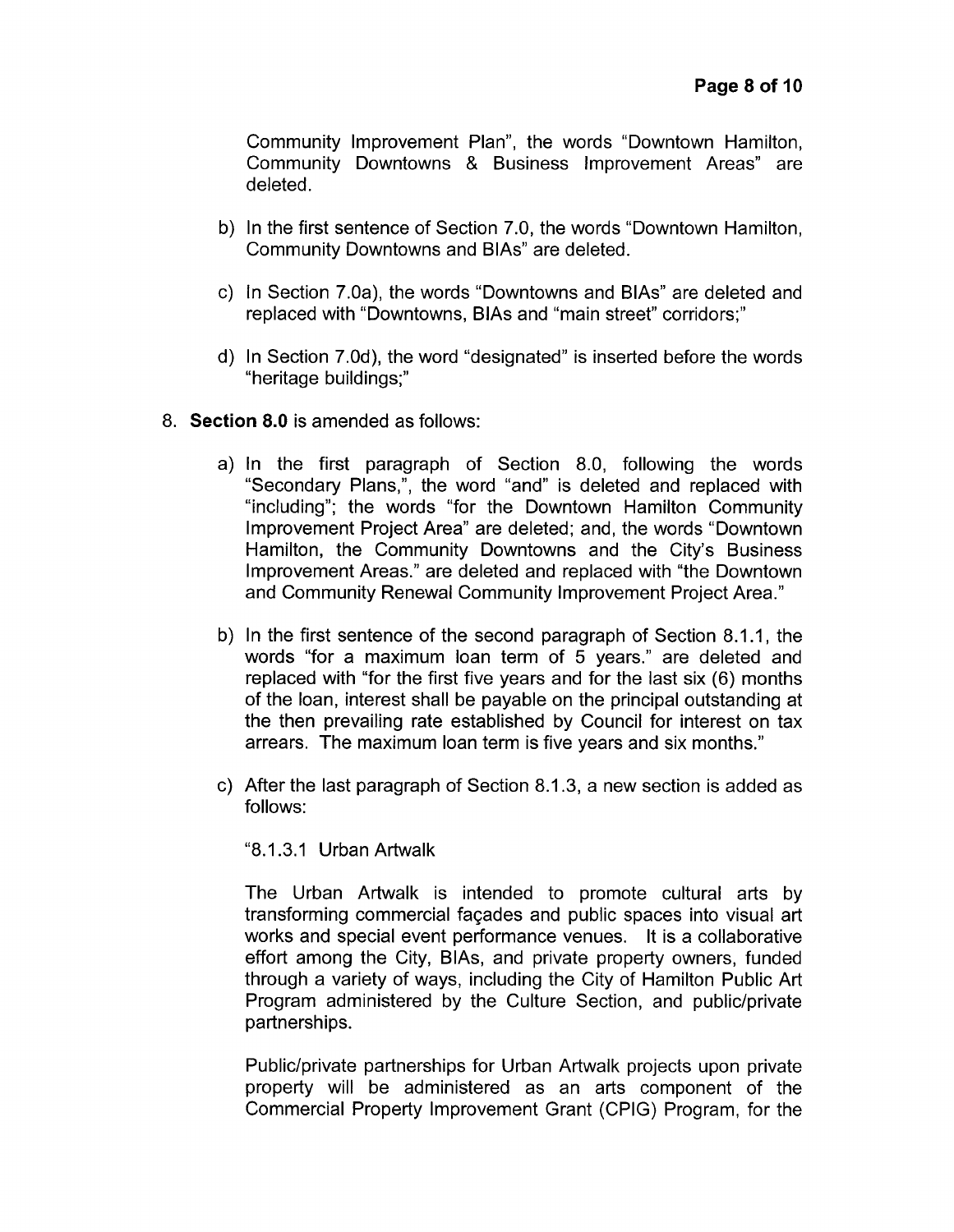placement of visual art works on private property that are accessible to public view. The grant will be paid on a matching basis up to a maximum of \$10,000 per property for eligible art works. Artwalk applications will be evaluated and recommended through a juried review process prior to Council approval, as per the terms of the CPlG Program and the Artwalk Project Charter. As a pilot project, eligible properties will include those properties fronting the north and south sides of King William Street between James Street and Ferguson Avenue, in the Downtown Hamilton and International Village Business Improvement Areas. In the future, the Urban Artwalk may be expanded to other properties within Business Improvement Areas in the Downtown and Community Renewal Community Improvement Project Area, following Council's approval of an amendment to the CPlG Program description and terms (Appendix C).

- d) In the first paragraph, first sentence of Section 8.1.4, the words "Downtowns and Business Improvement Areas." are deleted and replaced with "Downtowns, BIAS, and other "main street" corridors as identified in the Downtown and Community Renewal Community Improvement Project Area."
- e) In the first paragraph, second sentence of Section 8.1.4, the words "including the Downtown Hamilton BIA, International Village BIA, King Street West BIA, and the portion of the Main West Esplanade BIA east of Queen Street," are added following the words "Community Improvement Project Area,"
- f) The words "on vacant land" are deleted from the second sentence in the second paragraph of Section 8.1.4.
- g) The words "and "main street" corridors." are added at the end of the second sentence in the second paragraph of Section 8.1.4.
- h) In the first sentence in the third paragraph of Section 8.1.4, the number "100,000" is deleted and replaced with the number "200,000"
- i) The words "for the first five years and for the last six (6) months of the loan, interest shall be payable on the principal outstanding at the then prevailing rate established by Council for interest on tax arrears" are added at the end of the third sentence in the third paragraph of Section 8.1.4.
- j) The words "and six months" are added at the end of the fourth sentence in the third paragraph of Section 8.1.4.